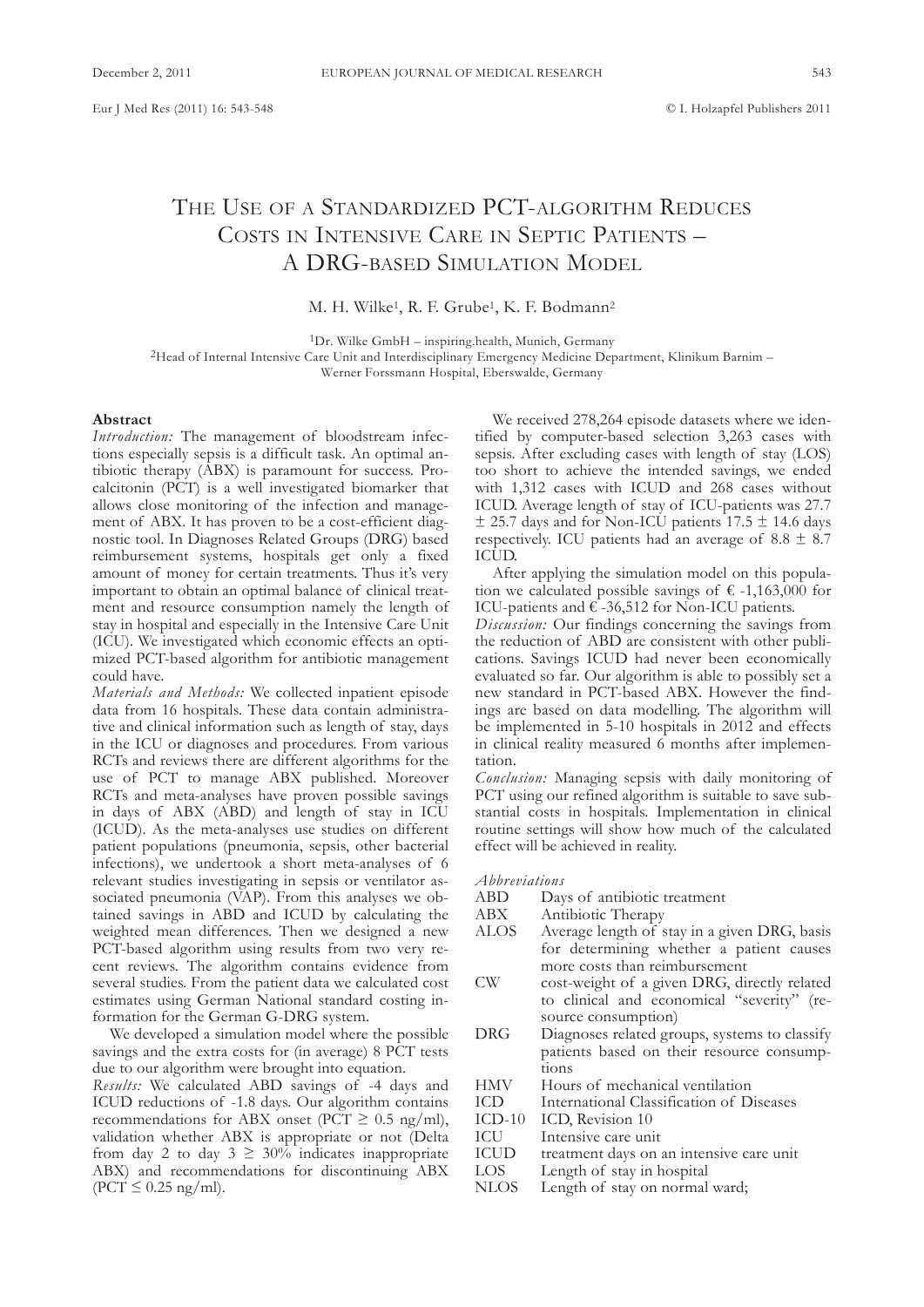- PCT Procalcitonin laboratory test a biomarker
- PDX Primary diagnosis (in ICD-10)<br>RCT Randomized control trial
- Randomized control trial
- SDX Secondary diagnosis (in ICD-10)<br>VAP Ventilator-associated pneumonia
- Ventilator-associated pneumonia

## **INTRODUCTION**

sepsis is a severe disease with poor clinical as economical outcomes and a high mortality [1-3]. Moreover sepsis treatment does often not adhere to practice recommendations [4].

PCT is a well proven test for detection of bacterial infections and to determine start and end of antibiotic therapy in various settings [5-9]. Using PCT-based algorithms to monitor and manage antibiotic treatment saves ABD and ICUD as well as cost for antibiotics (by the effect of allowing an early de-escalation strategy). This has been proven in PCT-related RCTs and verified in meta-analyses and reviews [7, 8, 10, 11].

The cost-efficiency of using PCT to reduce cost of antibiotic treatment was also shown [12, 13].

In Germany hospitals are reimbursed by Diagnoses Related Groups (DRG) determined payments. Due to the nature of DRG-based reimbursement systems clinical and economical optimization should focus on the reduction of LOS especially ICUD [14, 15]. In many hospitals cost-saving efforts are centered on single areas like medication cost, cutting staff expenses or other without calculating the effects on the complete treatment process.

However, so far no publications are available which investigate the economic effect of the possible savings by using PCT-based treatment algorithms in a DRGreimbursement setting.

We conducted a study to determine possible savings in medication costs and costs for ICU-treatment using DRG data and favourable effects of a PCT-based treatment algorithm in sepsis patients.

# MaTERIals and METHods

We retrieved patient level DRG routine data from 16 hospitals in Germany. All patients were treated in 2010. The German National minimal basic datasets (MDBS) contains episode data (admission and discharge date, ICUD) and diagnoses (one PDX and up to  $50$  SDX).

ICUD are reported if the patient is treated in a specialised intensive-care unit. from previous data analyses we know that there exists an amount of patients treated in intermediate care units.

We developed an algorithm to detect sepsis patients by using the various ICD-10 codes and examining PDX and SDX of all patients. Once a sepsis code occurred the patients were flagged as 'Sepsis present'. By using the ICUD provided from the hospitals we further determined whether the patient was treated on ICU or not. If so, we flagged the patients as 'ICU treated'. Patients being on intermediate care units or small intensive care units without ICUD being present in the dataset we flagged as 'Non-ICU'.

Existing reviews on PCT are often based on RCTs with varying sample structures without considering in-

fluences of the different sample structures. Although favourable outcomes are proven, we decided to calculate possible positive effects of a PCT-based algorithm by pooling data from RCTs which mainly deal with sepsis patients or at least had sepsis patient or bloodstream infections as subgroups. As ICUD and ABD are continuous variables we calculated weighted means according to the recommendations in the QUoRoM statement [16].

Using the results from a recent review on PCTbased algorithms for the management of infections [7], we calculated an average utilization of 7 subsequent PCT-tests. The average cost for a PCT-test in Germany is  $\epsilon$  25 (based on data from the vendor). This would reflect the application of an algorithm based on daily testing.

By using the German National costing manual, we estimated treatment costs for each patient as the hospitals did not deliver data from the German National Cost data collection. The Institute for the reimbursement system in hospitals – InEK provides national average costs for each German DRG. However these costs are strongly related to the LOS in hospitals and to the ICUD. Therefore we calculated costs for the patients by calculating the following cost proportions from the national average costs:

- ICU costs: the German average costs for one day of ICU treatment is app.  $\epsilon$  1,100 [3]. ICUD were multiplied with these costs
- LOS-related costs: Treatment on the regular ward (including intermediate care), the use of diagnostic departments and medication costs show a strong correlation to the LOS. We calculated a NLOS by subtracting the ICUD from the LOS. NLOS was multiplied with the LOS-related costs
- Therapy related costs: Each DRG contains costs for the main therapy in hospital like surgery or cardiologic interventions or anaesthesia. These costs were directly taken from the national cost averages for each DRG

Thus we were able to estimate patient individual costs dependent on the individual LOS and ICUD.

To calculate savings from applying the PCT-based algorithm on our populations we used the following assumptions:

- ICUD according to the pooled analyses can only be saved, if ICUD of the individual patient is at least one day longer than the estimated savings. Thus we avoided implausible results if patients had e.g. only one ICUD. As medication costs (including antibiotics) are already part of the cost calculation for one day of ICU treatment, we did not reduce medication costs in patients with ICUD present
- For all patients without ICUD present, we only calculated savings from shorter ABD. As data on intermediate care stays were not available, we chose this conservative approach in order to avoid overestimation of possible savings. Costs for antibiotic treatment in sepsis vary [3, 7, 13]. We chose to build a flexible range for these costs in our simulation model with average daily costs of  $\epsilon$  66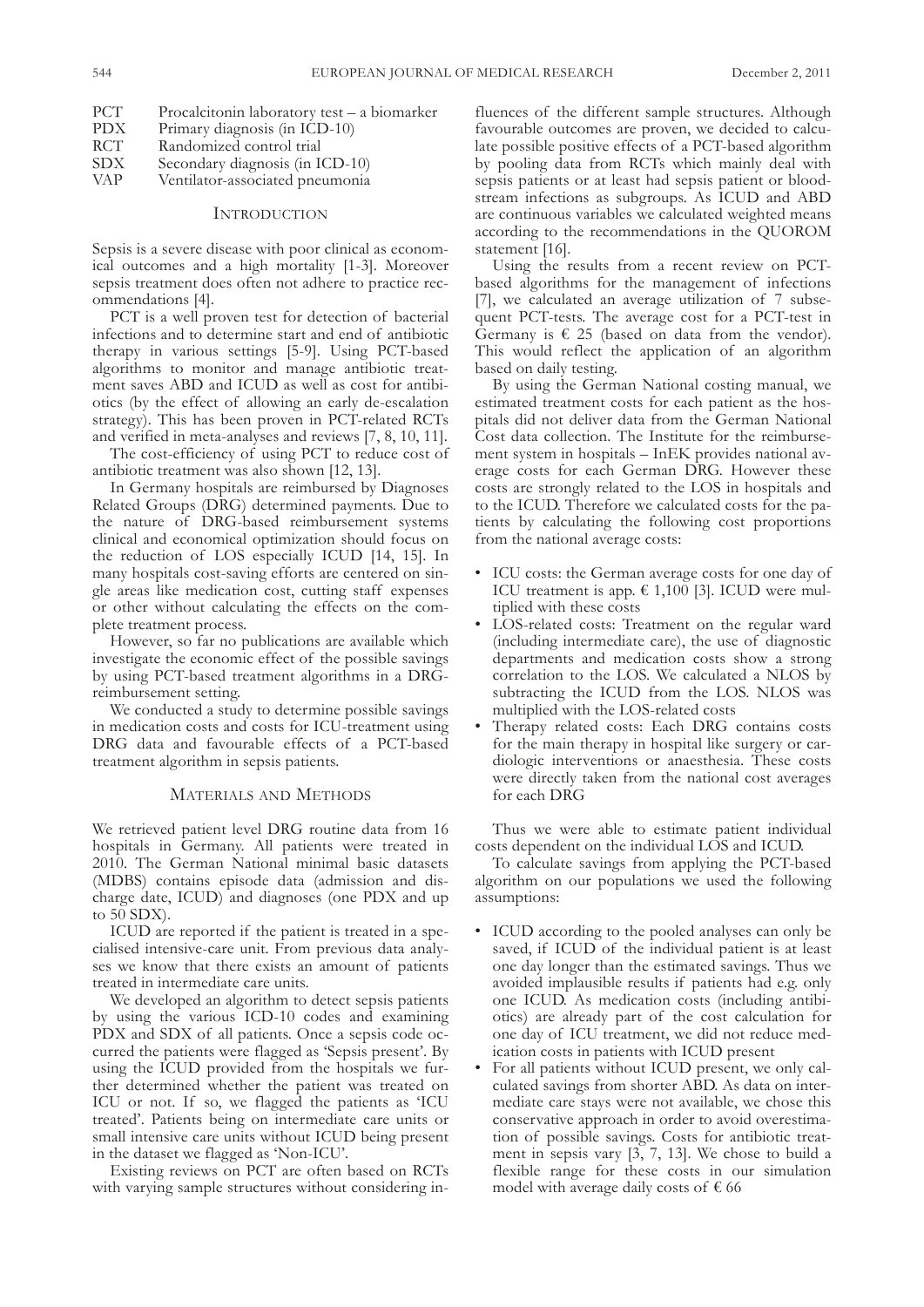The simulation model was built by including all patients detected as 'sepsis' patients in the following (simplified) equation:

*Cost (PCT-based algorithm) = original costs – costs respecting savings + costs for additional PCT-testing.*

PCT-tests are already performed in most of the hospitals in this study but the utilization of the results in terms of making treatment decisions is low [4]. Therefore we decided not to take the current cost in account. This is  $-$  again  $-$  a conservative estimate, as hospitals that will start using an optimized treatment algorithm will most likely not produce costs of 7 extra tests but only the incremental average increase.

### **RESULTS**

We collected data from several RCTs to determine possible favourable effects of PCT [9, 17-21]. The studies had the following results as shown in Table 1.

We included 6 studies. From the Boudma publication of the PRoRaTa trial we extracted the results from sepsis patients as the trial contained several different infections. The publication from stolz was based on ventilator-associated pneumonia. However a number of patients suffered from septic shock and/or bacteraemia. Moreover VAP is a severe bacterial infection on the ICU.

by pooling the results and calculated the weighted means as well as the weighted mean difference (WMD) of all trials we found the following results as basis for our simulation model (Table 2).

for the further calculation we used possible reduction in ABD of -4 days and a possible reduction in ICUD of -1.8 days.

The weighted mean for days of antibiotic therapy (ABD) was 7.3 in the pooled PCT-groups. Therefore we took the assumption that 8 PCT-test will be a realistic frequency. We developed an algorithm based on recent reviews and publications on PCT in sepsis patients [7, 13]. The findings from Charles et.al. strongly recommend daily PCT-testing as the Delta between day 2 and day 3 shows a significant correlation to adequate versus inadequate ABX [5]. Figure 1 shows our recommended algorithm.

We received 278,264 datasets. In 3,263 episodes sepsis was detected and the cases were included in our analysis. 2,968 cases had at least one day of ICU stay (Range: 1-32).  $1,312$  cases had at least 3 ICUD and were included in the calculation of the savings in the ICU. 268 out of 295 Non-ICU cases had a total LOS that was at least 6 days and therefore the possible savings of 4 ABD were applied.

The figure 2 gives an overview of the patient selection. Table 3 shows the overall financial results after applying the simulation model.

Introducing the suggested algorithm for PCT-based ABX saves  $\epsilon$  1,199,512 in our sample population. As ICU-costs are tremendous, the savings achieved by shortening ICUD outweigh the savings achieved through reduction of ABD. However, even ABD-reduction covers the extra-costs for daily PCT-testing. As most hospitals in our sample do already measure PCT but not following strict algorithms the savings are even higher because we assumed all 8 PCT-tests will cause extra cost.

In average  $\epsilon$  886.4 can be saved, when patients need intensive care and  $\epsilon$  136.2 can be saved per case when patients are Non-ICU.

## **DISCUSSION**

We found that our results about reduction of ABXcosts are consistent with the results in other studies. Heyland et.al. assumed a reduction of 2 ABD with avg. daily ABX-costs of Can\$148.26 using a regimen of avg. 6 PCT-test which cost Can\$49.42 [13]. all other published results did not explicitly refer to abX costs but to the reduction of ABD. A reduction of

*Table 1.*

| Author       | Year | Patient population         | Cases<br><b>PCT</b> | Cases<br>Control | <b>ABD</b><br><b>PCT</b> | <b>ABD</b><br>Control | <b>ICUD</b><br><b>PCT</b> | <b>ICUD</b><br>Control |
|--------------|------|----------------------------|---------------------|------------------|--------------------------|-----------------------|---------------------------|------------------------|
| Nobre et.al. | 2008 | Sepsis                     | 31                  | 37               | 6                        | 10                    | 3                         | 5                      |
| Hochreiter   | 2009 | <b>SIRS</b>                | 57                  | 53               | 5.9                      | 7.9                   | 15.5                      | 17.7                   |
| Bouadma      | 2010 | Various, only Sepsis used! | 55                  | 53               | 9.8                      | 12.8                  | n.a.                      | n.a.                   |
| Svoboda      | 2007 | postoperative Sepsis       | 38                  | 34               | n.a.                     | n.a.                  | 16.1                      | 19.4                   |
| Stolz        | 2009 | VAP (Sepsis included)      | 51                  | 50               |                          | 15                    | n.a.                      | n.a.                   |
| Schroeder    | 2009 | Surgical sepsis patients   | 14                  | 13               | 6.6                      | 8.3                   | n.a.                      | n.a.                   |
|              |      |                            |                     |                  |                          |                       |                           |                        |

*Table 2.*

|                      | ABD (5 studies) |                     | ICUD (3 studies) |                       |  |
|----------------------|-----------------|---------------------|------------------|-----------------------|--|
|                      |                 | ABD PCT ABD Control |                  | ICUD PCT ICUD Control |  |
| Weighted Mean (days) | 7.3             | 11.3                | 12.6             | 14.4                  |  |
| WMD (days)           | $-4.0$          |                     | $-1.8$           |                       |  |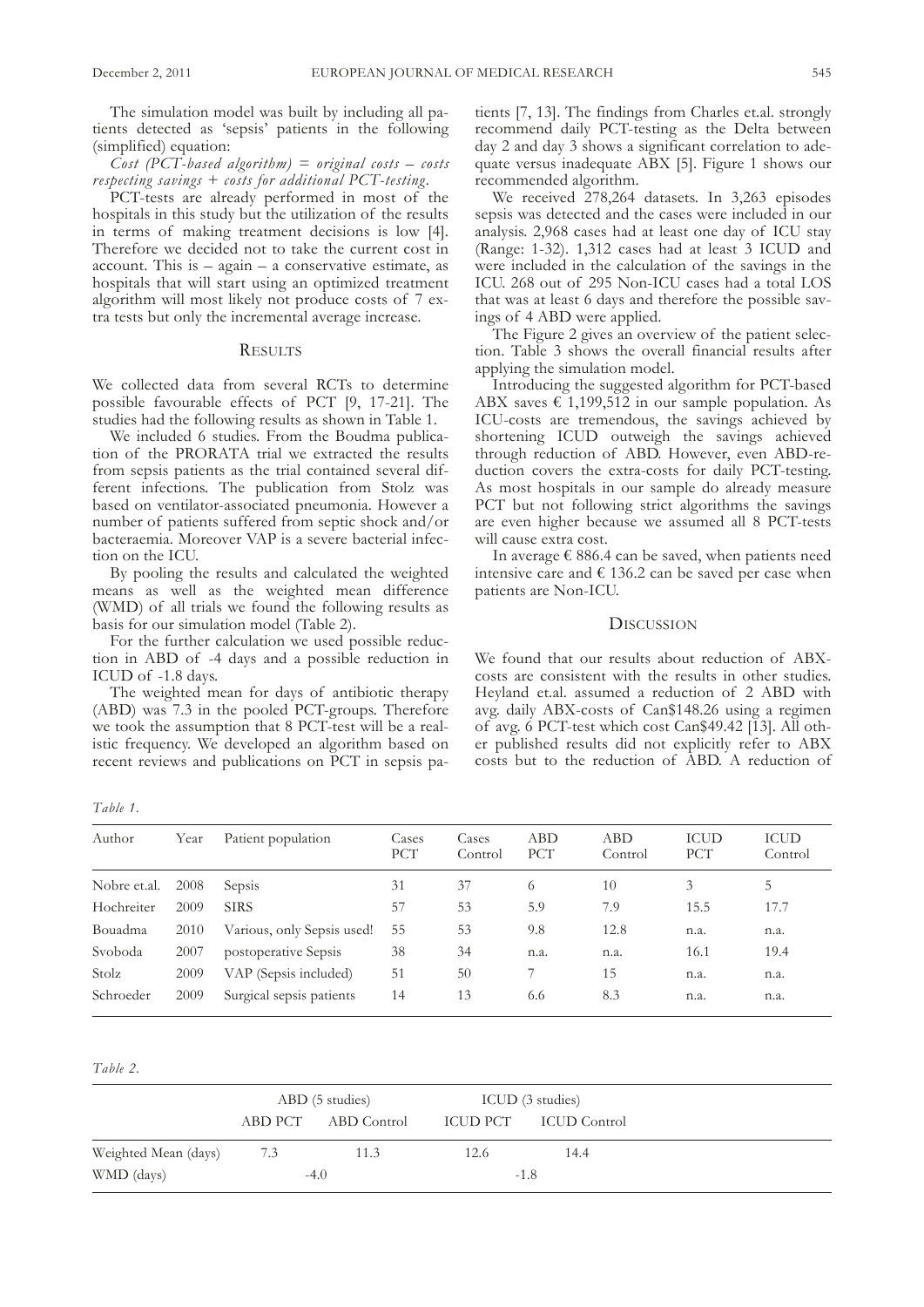

Fig. 2.

Fig. 1.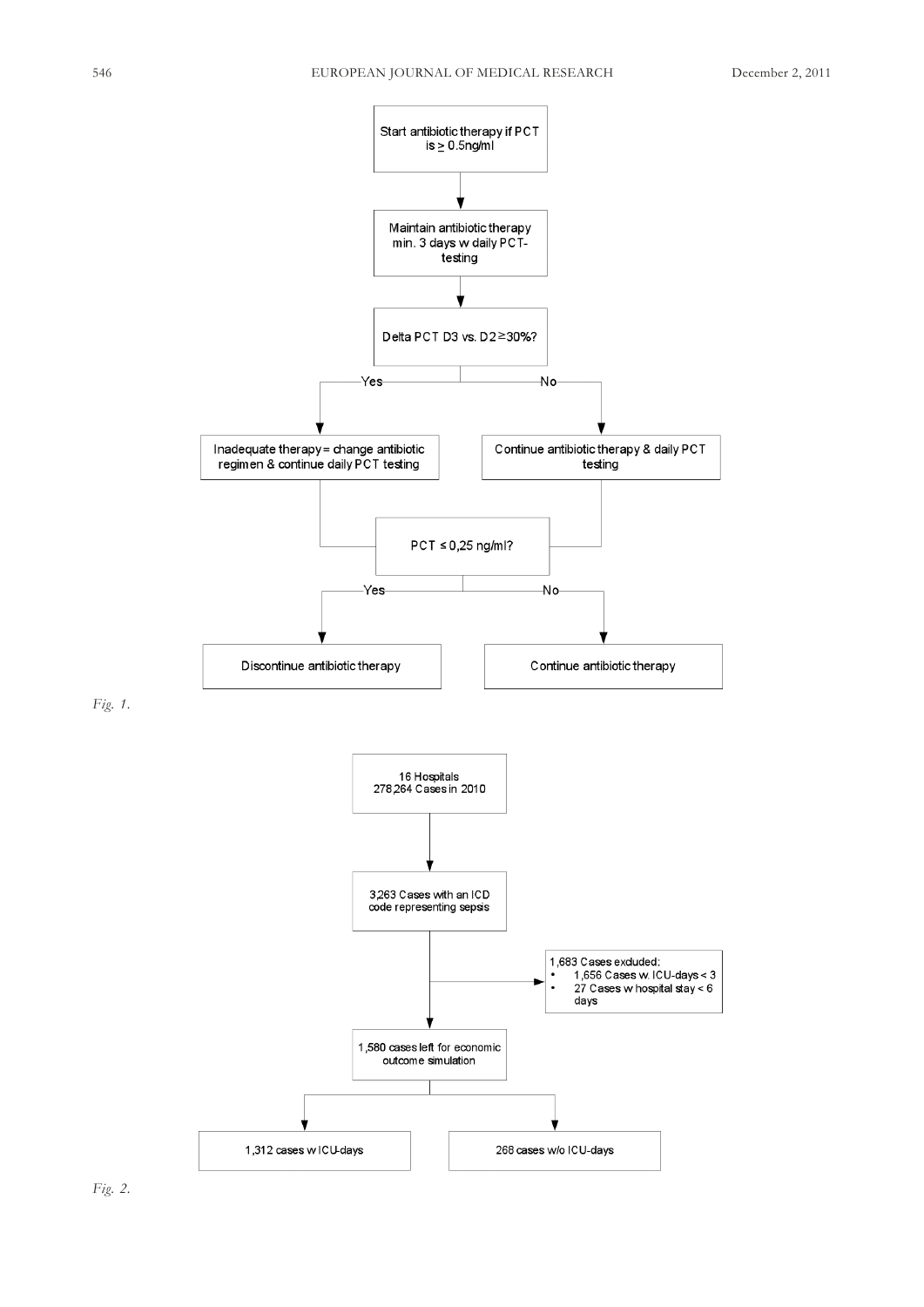| December 2, 2011 | EUROPEAN JOURNAL OF MEDICAL RESEARCH |  |
|------------------|--------------------------------------|--|
|                  |                                      |  |

| $\epsilon$<br>r. |  |
|------------------|--|
|                  |  |

|                                     | ICU - Cases     | Non-ICU Cases   |  |
|-------------------------------------|-----------------|-----------------|--|
| $n =$                               | 1,312           | 268             |  |
| <b>ALOS</b>                         | $27.7 \pm 25.7$ | $17.5 \pm 14.6$ |  |
| National ALOS                       | 22.7            | 10.3            |  |
| Avg. ICUD                           | $8.8 \pm 8.7$   | $\theta$        |  |
| Costs before applying PCT-Algorithm |                 |                 |  |
| Total Costs $(\epsilon)$            | 24,700,000      | 1,667,000       |  |
| ICU-Costs $(\epsilon)$              | 12,788,000      | $\theta$        |  |
| Medication Costs $(\epsilon)$       | 2,205,000       | 266,499         |  |
| Laboratory Costs $(\epsilon)$       | 2,140,000       | 110,000         |  |
| Costs after applying PCT-Algorithm  |                 |                 |  |
| Total Costs $(\epsilon)$            | 23,537,000      | 1,630,488       |  |
| ICU-Costs $(\epsilon)$              | 11,314,000      | $\overline{0}$  |  |
| Medication Costs $(\epsilon)$       | 1,877,000       | 176,387         |  |
| Laboratory Costs $(\epsilon)$       | 2,381,000       | 163,600         |  |
| Total Savings $(\epsilon)$          | $-1,163,000$    | $-36,512$       |  |

ICUD most certainly leads to substantial savings, as the cost per day are much higher than the costs for PCT-testing. However in the real life a cost reduction may only occur in terms of variable costs, because if less ICUD are needed to treat sepsis patients when applying the PCT-based algorithm, the fixed costs in the ICU remain untouched. On the other hand in most German ICUs there's a constant shortage of available beds and various strategies are carried out to meet the demand [22-24]. Therefore the full daily ICU costs can be taken in account assuming that the bed is used by a new patient and a constant utilization of the ICU is maintained even if the optimized therapy strategies lead to shorter ICUD in sepsis.

The results shown in this study are based on predictive modelling. We already remarked that modelling is only part of the story [15]. from our point of view each model has to be proven in clinical reality. Knowing the obstacles as low adaption rate of practice guidelines [4], this is a challenging task. We plan to implement the algorithm described in this paper in 5-10 hospitals in 2012 and measure the effects on ICUD and ABD in the clinical reality.

## **CONCLUSION**

by using a standardized algorithm for PCT-guided ABX-Therapy and assuming that the effects of ABD and ICUD derived from former studies will apply to the selected patient population the use of PCT is highly cost-effective!

ABD and ICUD reductions results in savings of up to € 1,199,512 or € 886.4 in average for ICU-patients and  $\epsilon$  136.2 for Non-ICU patients.

As shown in many other trials the clinical outcome is not negatively affected if abX is shortened using PCT-based algorithms.

The model we developed will be used for further investigations. after implementation in clinical reality direct measurement of the effects will be possible.

#### *Funding and possible bias*

This study was supported by an unrestricted research grant from B.R.A.H.M.S GmbH, Henningsdorf, Germany. The funding party had no influence on the design of the algorithms and the economic modelling.

### *Conflict of interest disclosures*

M. H. Wilke received consultancy fees and honoraria for lectures from Pfizer Pharma GmbH, Novartis Pharma Gmbh, and Wyeth Pharma GmbH (until 2009) and B.R.A.H.M.S GmbH

R. F. Grube received consultancy fees from Pfizer Pharma GmbH, Novartis Pharma Gmbh, and Wyeth Pharma GmbH (until 2009) and B.R.A.H.M.S GmbH.

K. f. bodmann received honoraria for lectures from Pfizer Pharma GmbH, Novartis Pharma GmbH, Bayer Pharma GmbH, Infectopharm GmbH, Janssen-Cilag GmbH, B.R.A.H.M.S GmbH, MSD Merck, Sharp & Dome GmbH

## **REFERENCES**

- 1. Gastmeier P, Sohr D, Geffers C, Zuschneid I, Behnke M, Ruden H. [Mortality in German intensive care units: dying from or with a nosocomial infection?]. Anasthesiologie, Intensivmedizin, Notfallmedizin, Schmerztherapie : aIns 2005;40:267-72.
- 2. brunkhorst fM. [Epidemiology, economy and practice results of the german study on prevalence by the competence network sepsis (SepNet)]. Anasthesiologie, Intensivmedizin, Notfallmedizin, Schmerztherapie : AINS 2006;41:43-4.
- 3. Moerer O, Burchardi H. [The cost of sepsis]. Der Anaesthesist 2006;55 suppl 1:36-42.
- 4. brunkhorst fM, Engel C, Ragaller M, et al. Practice and perception--a nationwide survey of therapy habits in sepsis. Critical care medicine 2008;36:2719-25.